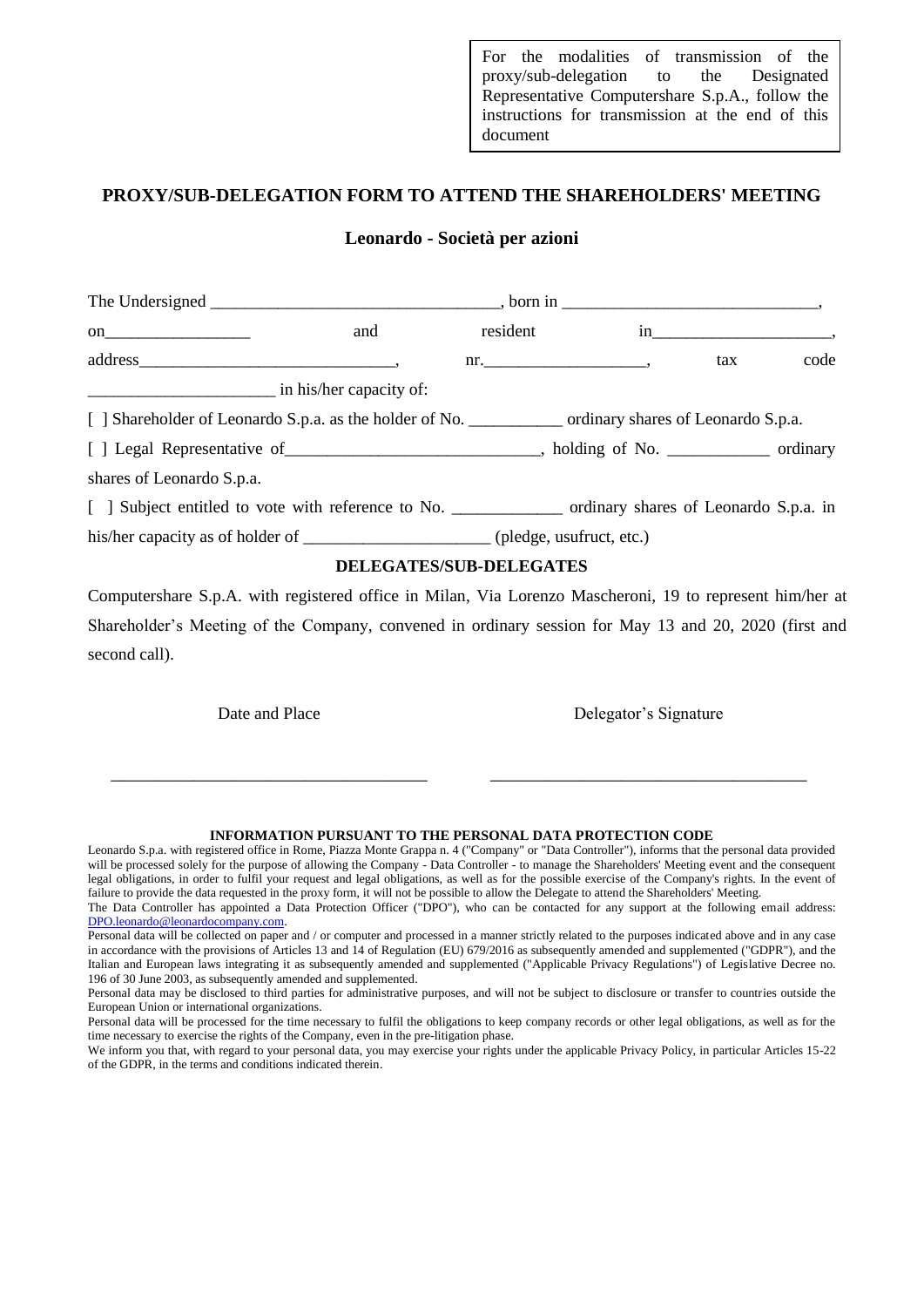# **VOTING INSTRUCTION**

| <b>RESOLUTION</b>                                                                                                                                                                                                         | VOTE <sup>1</sup> |  |   |
|---------------------------------------------------------------------------------------------------------------------------------------------------------------------------------------------------------------------------|-------------------|--|---|
| 1. Financial Statements at 31 December 2019 of Sistemi<br>Dinamici S.p.A. and relevant Reports of the Board of<br>Directors, Board of Statutory Auditors and Independent<br><b>Auditors. Resolutions related thereto.</b> |                   |  |   |
| vote for resolution proposed by the Board of Directors                                                                                                                                                                    | F                 |  | A |
| vote for resolution proposed by the holder of the majority interest,<br>including the relative majority interest $(2)$                                                                                                    | F                 |  | A |
| vote for resolution proposed by                                                                                                                                                                                           | F                 |  | А |

| 2. Financial Statements at 31 December 2019 of Leonardo S.p.a.<br>and relevant Reports of the Board of Directors, Board of<br><b>Statutory Auditors and Independent Auditors. Resolutions</b><br>related thereto. Presentation of the Consolidated Financial<br><b>Statements at 31 December 2019.</b> |             |          |                |
|--------------------------------------------------------------------------------------------------------------------------------------------------------------------------------------------------------------------------------------------------------------------------------------------------------|-------------|----------|----------------|
| vote for resolution proposed by the Board of Directors                                                                                                                                                                                                                                                 | F           | C        | A              |
| vote for resolution proposed by the holder of the majority interest,<br>including the relative majority interest $(2)$                                                                                                                                                                                 | $\mathbf F$ | C        | A              |
| vote for resolution proposed by<br>(2)                                                                                                                                                                                                                                                                 | $\mathbf F$ | $\Gamma$ | $\overline{A}$ |

| 3. Determination of the number of members of the Board of                                                              |  |  |
|------------------------------------------------------------------------------------------------------------------------|--|--|
| Directors.                                                                                                             |  |  |
| vote for resolution proposed by the holder of the majority interest,<br>including the relative majority interest $(2)$ |  |  |
| vote for resolution proposed by                                                                                        |  |  |

| 4. Determination of the term of office of the Board of Directors.                                                        |  |  |
|--------------------------------------------------------------------------------------------------------------------------|--|--|
| vote for resolution proposed by the holder of the majority interest,  <br>including the relative majority interest $(2)$ |  |  |
| vote for resolution proposed by                                                                                          |  |  |

1

 ${}^{1}$  F = For; C = Against; A = Abstain

<sup>&</sup>lt;sup>2</sup> Section available only if in reference to it, a resolution proposal has been submitted pursuant to the paragraph in the notice of call "Submission of individual resolution proposals pursuant to Article 126-bis, paragraph 1, penultimate sentence, of the Consolidated Law on Finance". The individual resolution proposals will be published on Leonardo S.p.a.'s website, section "2020 Shareholders' Meeting ", by 8 May 2020.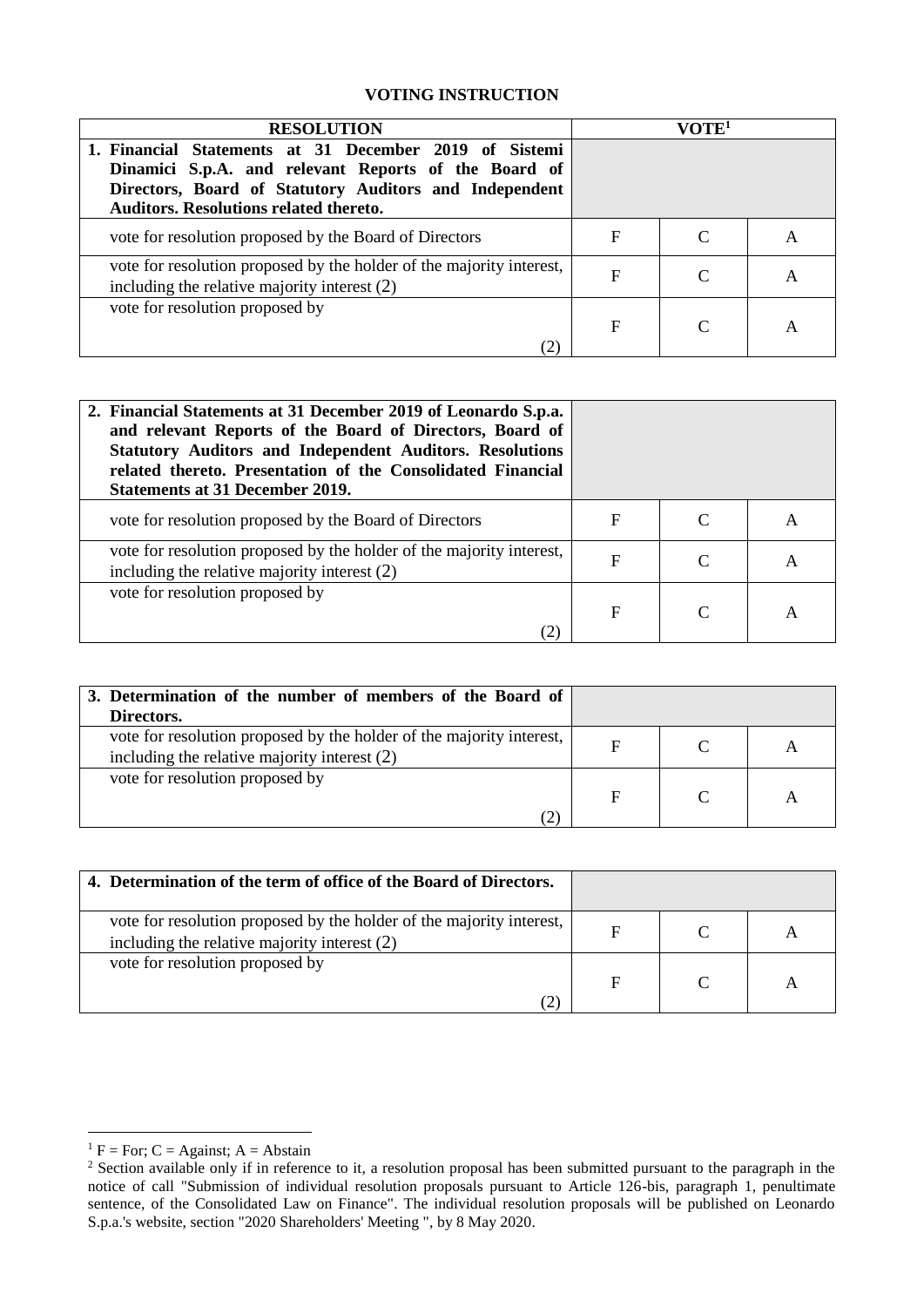| 5. Appointment of the members of the Board of Directors.                                                               | F                              |                 | $\mathsf{A}$    |
|------------------------------------------------------------------------------------------------------------------------|--------------------------------|-----------------|-----------------|
|                                                                                                                        | List<br>$n_{1}, \ldots, n_{n}$ | To all<br>lists | To all<br>lists |
| vote for resolution proposed by the holder of the majority interest,<br>including the relative majority interest $(2)$ | F                              |                 | A               |
| vote for resolution proposed by<br>(2)                                                                                 | F                              |                 | A               |

| 6. Appointment of the Chairman of the Board of Directors.                                                              |  |  |
|------------------------------------------------------------------------------------------------------------------------|--|--|
| vote for resolution proposed by the holder of the majority interest,<br>including the relative majority interest $(2)$ |  |  |
| vote for resolution proposed by                                                                                        |  |  |

| 7. Determination of the remuneration of the Board of Directors.                                                        |   |  |
|------------------------------------------------------------------------------------------------------------------------|---|--|
| vote for resolution proposed by the holder of the majority interest,<br>including the relative majority interest $(2)$ | F |  |
| vote for resolution proposed by                                                                                        |   |  |

| 8. Report on the policy regarding remuneration and fees paid:<br>resolution on the first section pursuant to art. 123-ter,<br>paragraph 3-ter, of Legislative Decree no. 58/98 <sup>3</sup> . |   |   |
|-----------------------------------------------------------------------------------------------------------------------------------------------------------------------------------------------|---|---|
| vote for resolution proposed by the Board of Directors                                                                                                                                        | F | A |
| vote for resolution proposed by the holder of the majority interest,<br>including the relative majority interest $(2)$                                                                        | F | A |
| vote for resolution proposed by                                                                                                                                                               | F | A |

| 9. Report on the policy regarding remuneration and fees paid:<br>resolution on the second section pursuant to art. 123-ter,<br>paragraph 6, of Legislative Decree no. 58/98 <sup>4</sup> . |   |   |
|--------------------------------------------------------------------------------------------------------------------------------------------------------------------------------------------|---|---|
| vote for resolution proposed by the Board of Directors                                                                                                                                     | F |   |
| vote for resolution proposed by the holder of the majority interest,<br>including the relative majority interest $(2)$                                                                     | F | A |
| vote for resolution proposed by<br>(2)                                                                                                                                                     | F |   |

<sup>&</sup>lt;sup>3</sup> In this regard, please note that, pursuant to Article 123-ter, paragraph 3-ter, of Legislative Decree no. 58/98, the resolution on point 8 is binding. 4 In this regard, please note that, pursuant to Art. 123-ter, paragraph 6, of Legislative Decree no. 58/98, the resolution on point 9 is

not binding.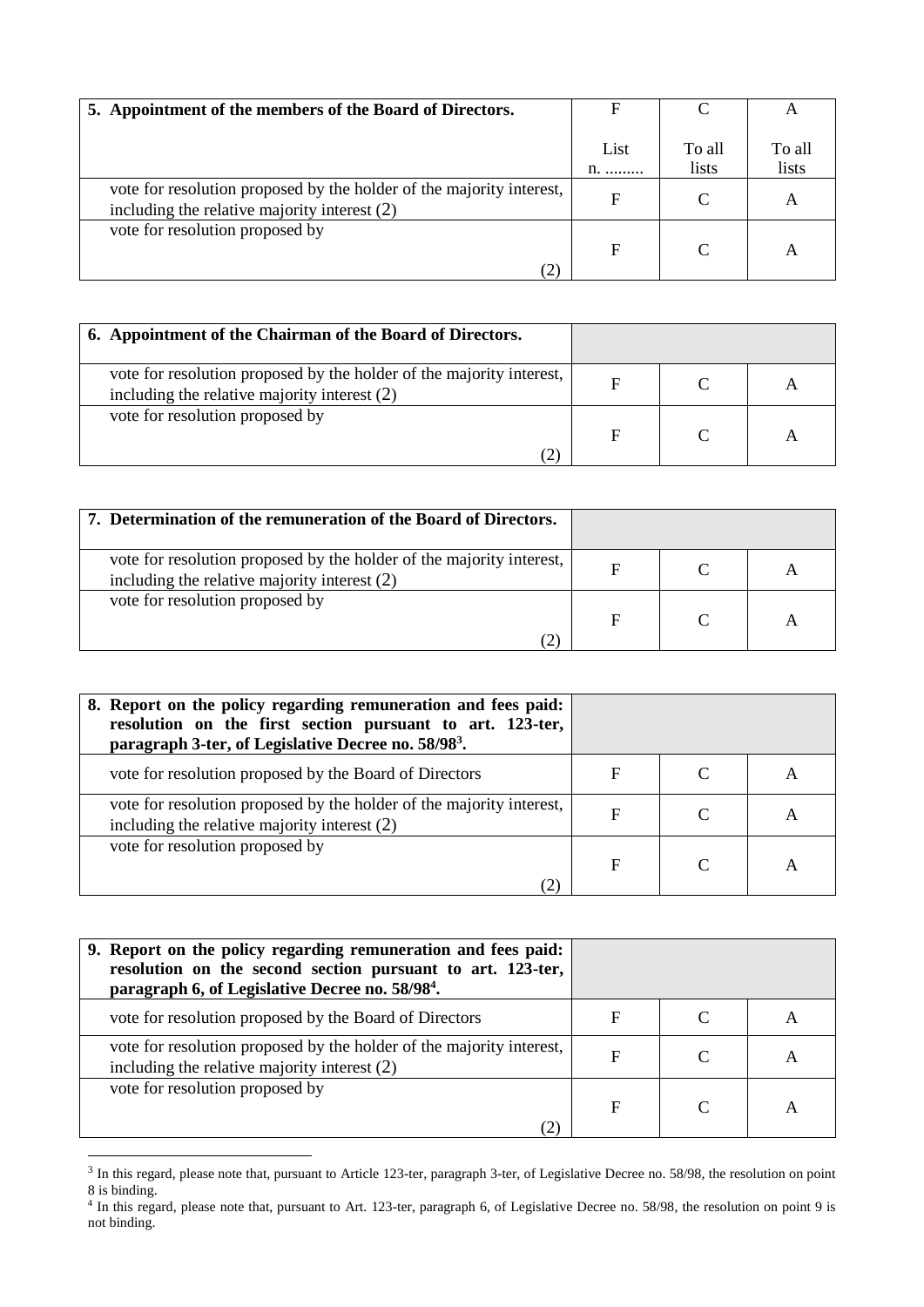| 10. Appointment of independent auditors for the nine-year period<br>2021-2029. Resolutions relating thereto.                 |             |   |
|------------------------------------------------------------------------------------------------------------------------------|-------------|---|
| voting for the assignment of the task according to the preference<br>expressed by the Board of Statutory Auditors            | $\mathbf F$ | A |
| vote for the assignment of the task according to the alternative<br>proposal provided for by the Board of Statutory Auditors | F           | A |
| vote for resolution proposed by the holder of the majority interest,<br>including the relative majority interest $(2)$       | F           | A |
| vote for resolution proposed by<br>(2)                                                                                       | $\mathbf F$ | А |

| Vote for proposals allowed ex lege (2) |  |  |  |
|----------------------------------------|--|--|--|
|----------------------------------------|--|--|--|